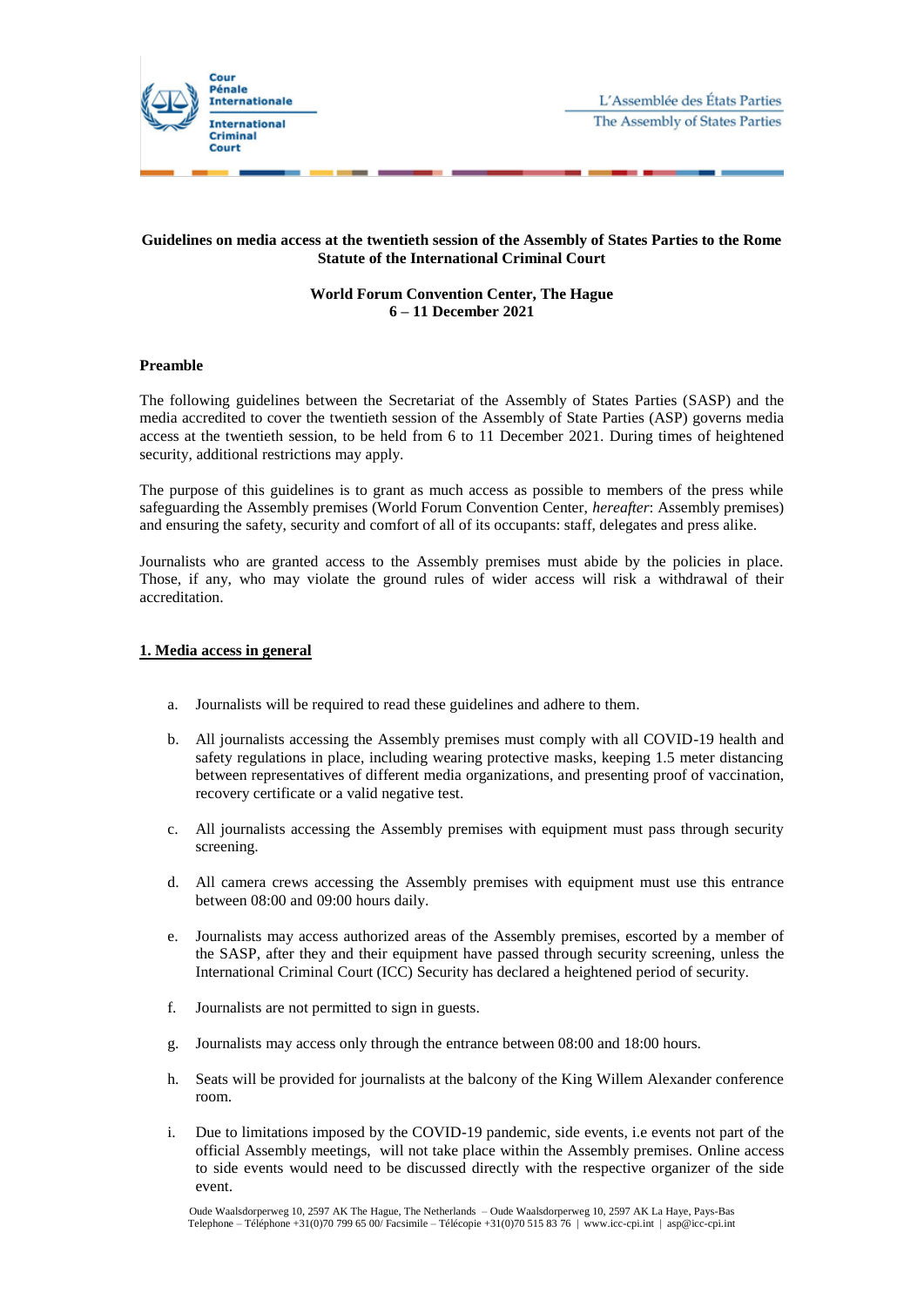### **2. Media access to restricted areas**

- a. All journalists have access to the Ground Floor area in front of the conference rooms South America, Central America and North America **with an escort from the SASP.**
- b. Journalists may interview officials on the ground floor of the Assembly premises if they have a scheduled appointment. However, broadcast correspondents must notify the SASP prior to the interview.
- c. Broadcast correspondents conducting TV "stand-ups" outside, yet within the Assembly premises, should notify the SASP, who will notify ICC Security prior to the event; in case this is not feasible, the correspondents must notify the ICC Security directly.
- d. The media may not congregate or conduct interviews at the Delegates' Entrance (the west hallway to the King Willem Alexander between conference rooms Africa, Antarctica and Asia).
- e. All accredited journalists may access the area between conference rooms South and Central America (*hereafter*: "the Canal") without an escort.
- f. Journalists may move around in the Canal area and conduct interviews.
- g. All media, in particular TV camera crews, must remain in the designated balcony area of the King Willem Alexander at all times when the Assembly is in session. This location is also reserved for print media. However, media will have escorted access to the extended area in front of conference rooms South America, Central America and North America.
- h. Accredited media may conduct interviews in the above mentioned areas. On-the-record interviews should be conducted in the Canal area. Journalists may move between the areas outside conference rooms South America, Central America and North America when the Assembly is in session. Under no circumstances should the staircases and the hallway between conference rooms Africa, Antarctica and Asia leading to the King Willem Alexander be blocked.
- i. Only hand-held voice recorders may be used for interviews. If the delegate wishes to do a TV interview, it should take place in the Canal area with SASP approval and escort.
- j. The hallway in front of conference rooms Africa, Antarctica and Asia leading to the King Willem Alexander, is a restricted area, except after the meetings have ended.

# **3. General access for TV crews**

- a. All media are permitted access to open meetings in designated areas within the King Willem Alexander, i.e. between the podium and conference room North America, with time restrictions to broadcast media. Access during the plenaries with elections via secret ballot will be limited to the announcement of the results of the respective ballot.
- b. TV correspondents and their crew are permitted to film and interview diplomats and officials, with their consent, in designated areas of general media access located in the Canal area.
- c. All other areas **will require a SASP escort**. TV crews will only be permitted after prior consultation with the SASP who will provide an escort at all times.

#### **4. Photo ops**

Photo ops are limited to one minute maximum before the plenary sessions commence. If a large presence of visual media is present, they will be taken in two batches: first, the photographers, to